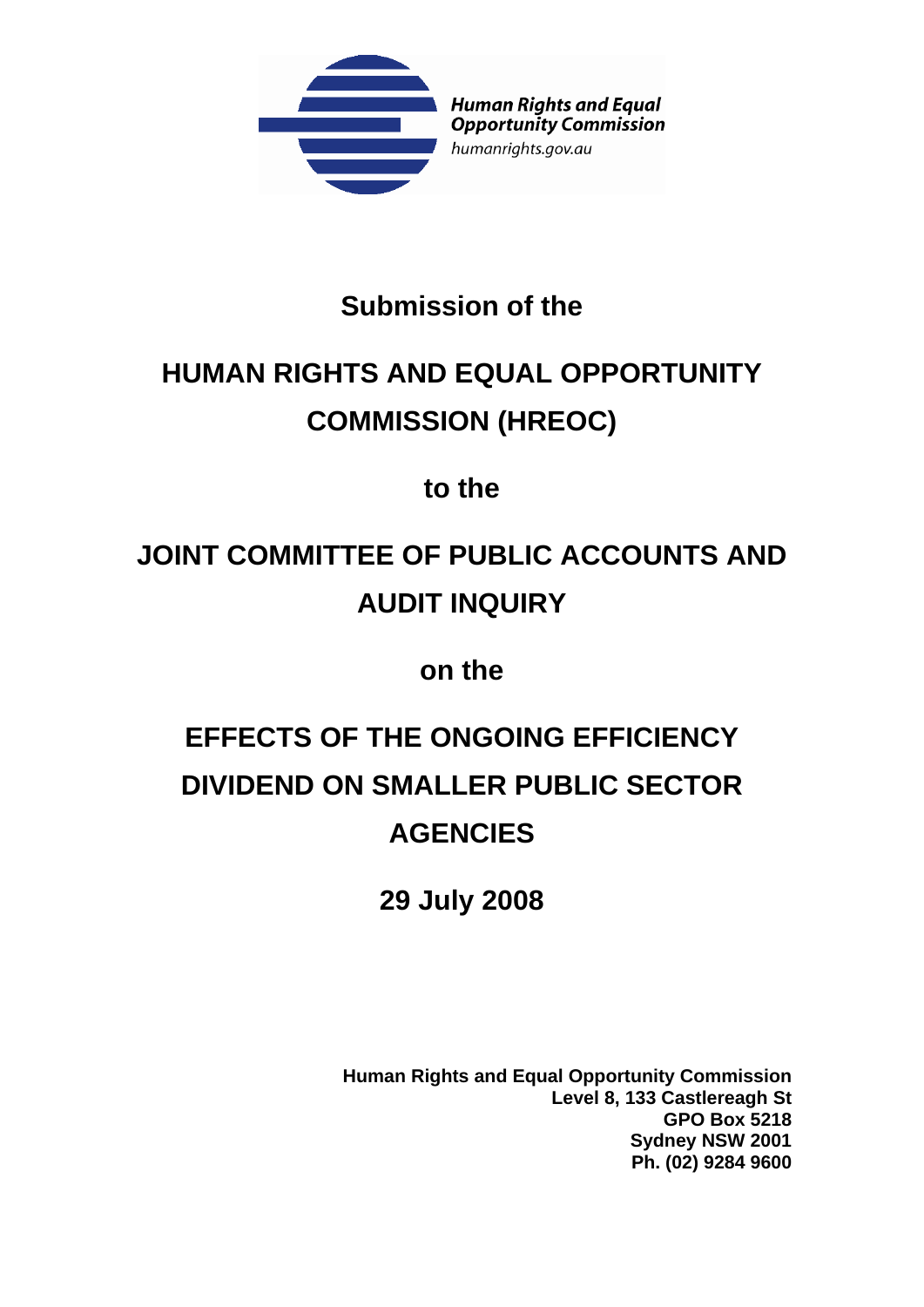## **Table of Contents**

| Growth in HREOC complaint handling outputs6      |  |
|--------------------------------------------------|--|
|                                                  |  |
| Other sources of funds and cost-saving measures9 |  |
|                                                  |  |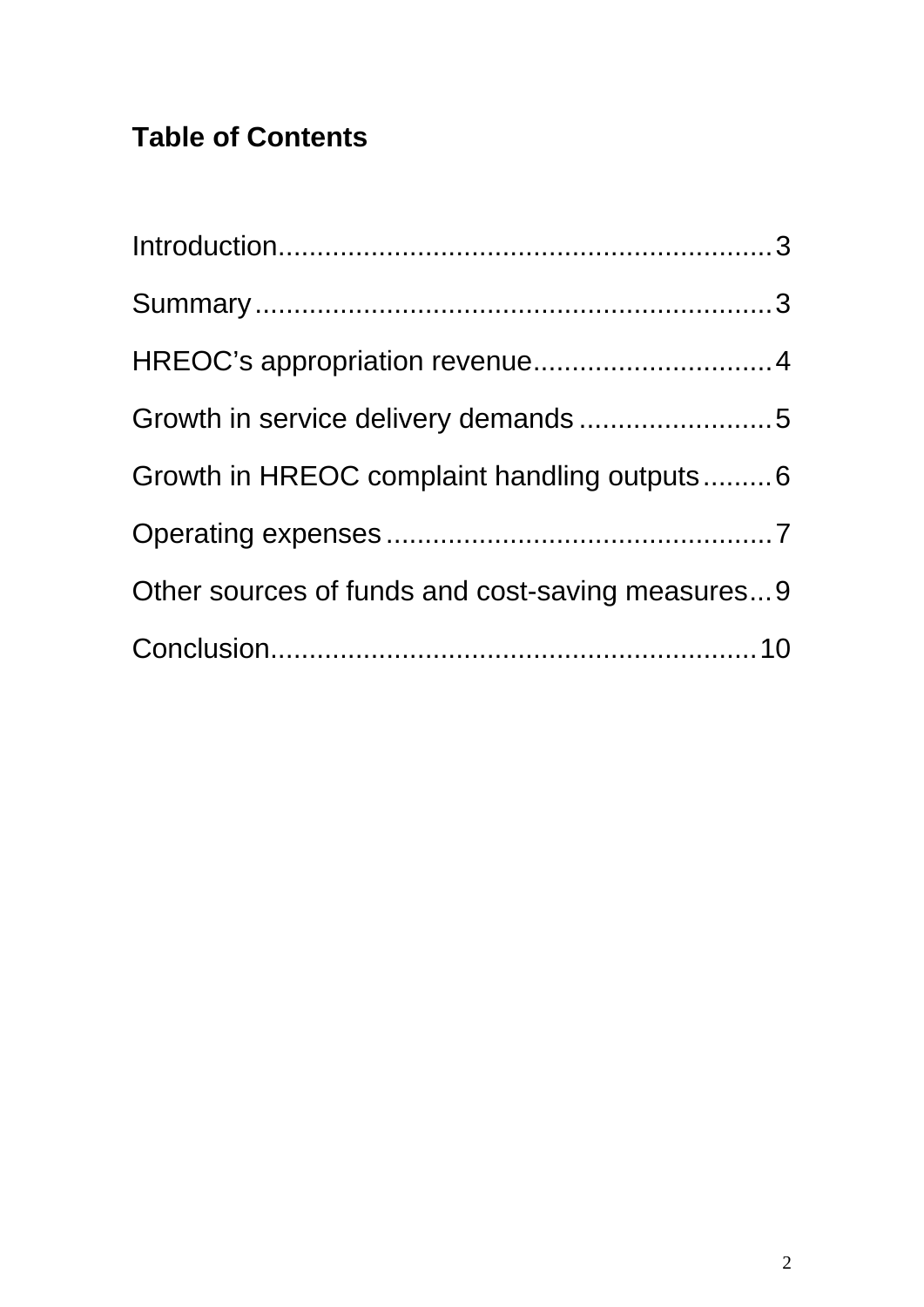### **Introduction**

- 1. The Human Rights and Equal Opportunity Commission ('HREOC') makes this submission to the Joint Committee of Public Accounts and Audit Inquiry into the effects of the ongoing efficiency dividend on smaller public sector agencies ('the Inquiry').
- 2. HREOC is Australia's national human rights institution.<sup>1</sup>

### **Summary**

- 3. HREOC is experiencing a long term price/cost squeeze. The price the government pays HREOC for the services it provides to the community continues to be gradually reduced in real terms by more rapidly rising servicedriven costs. The ongoing efficiency dividend adds to the impact of this squeeze.
- 4. HREOC achieves high levels of efficiency in its service delivery, as demonstrated by its complaint handling. Current resources do not, however, appear to have sufficient capacity to match the increased growth rate in the demand for these services from both the government and the public. In these circumstances, the imposition of an 'efficiency dividend' is potentially counterproductive.
- 5. HREOC notes that:

<u>.</u>

• HREOC's expenses, particularly employee expenses, are generally low relative to other areas of government. The consequence of low relative salary levels and non participation in performance payment schemes is, however, that staff retention is a major issue for HREOC.

<sup>&</sup>lt;sup>1</sup> HREOC is established by the *Human Rights and Equal Opportunity Commission Act 1986* ('HREOC Act'). Sections 11 and 31 of the HREOC Act set out HREOC's functions relating to human rights and equal opportunity in employment respectively. HREOC also has functions under the Commonwealth *Sex Discrimination Act 1984, Racial Discrimination Act 1975, Disability Discrimination Act 1992* and *Age Discrimination Act 2004.*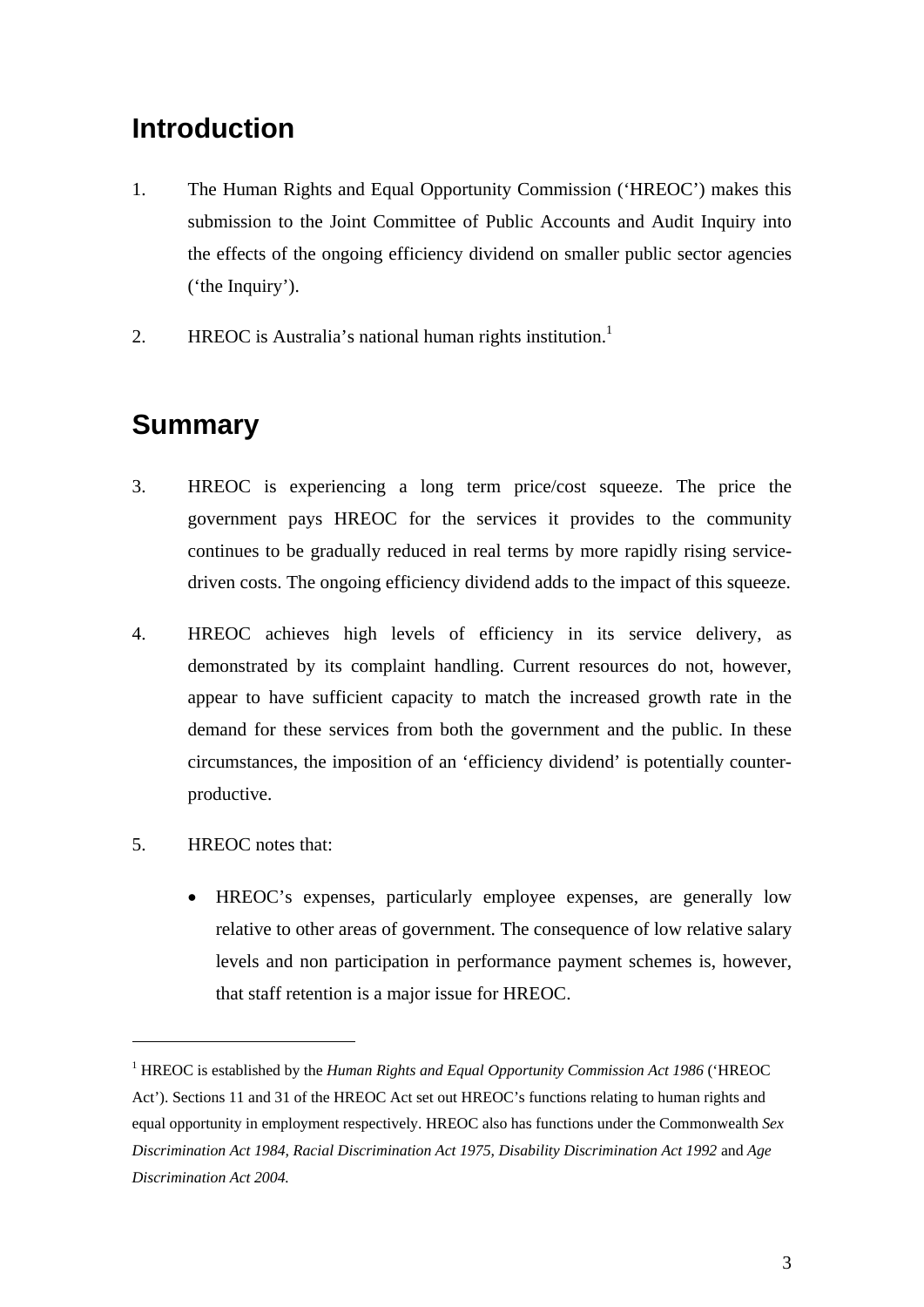- HREOC seeks to supplement its appropriation from government through other sources of funding. Such funding is, however, not recurrent and is often project specific. This results in added uncertainty for staff, some of whom are hired on a contract or casual basis because of the limited nature of the funding. HREOC is concerned that these alternate sources of funding now comprise a significant proportion (20%) of its total revenue.
- The application of a uniform efficiency dividend does not take account of individual differences between agencies, the relative ability of each agency to achieve further efficiencies and the particular challenges experienced by small agencies.

#### **HREOC's appropriation revenue**

- 6. In 2008-09 HREOC will receive appropriation revenue of \$13.55 million.
- 7. Over the last 8 budget years (2001-2008), HREOC's net increases in appropriation have averaged 3.61% per annum. The increase is net of all adjustments for:
	- indexation growth;
	- efficiency dividend reductions; and
	- additional revenue from new policy proposals (NPPs).
- 8. NPP funds have provided approximately 7% of HREOC's total appropriated revenue over the period. In particular HREOC has received funding for four new policy initiatives related to age discrimination, anti-extremism education and additional funding for growth in the complaints handling activities. The growth funding for complaint handling was, however, subsequently reversed in 2008.
- 9. As a small agency, HREOC does not compete on an equal footing with large agencies for additional funding from government. This is because its project proposals always fall below \$10 million or less per year and, under Budget guidelines, are required to be fully offset within the portfolio.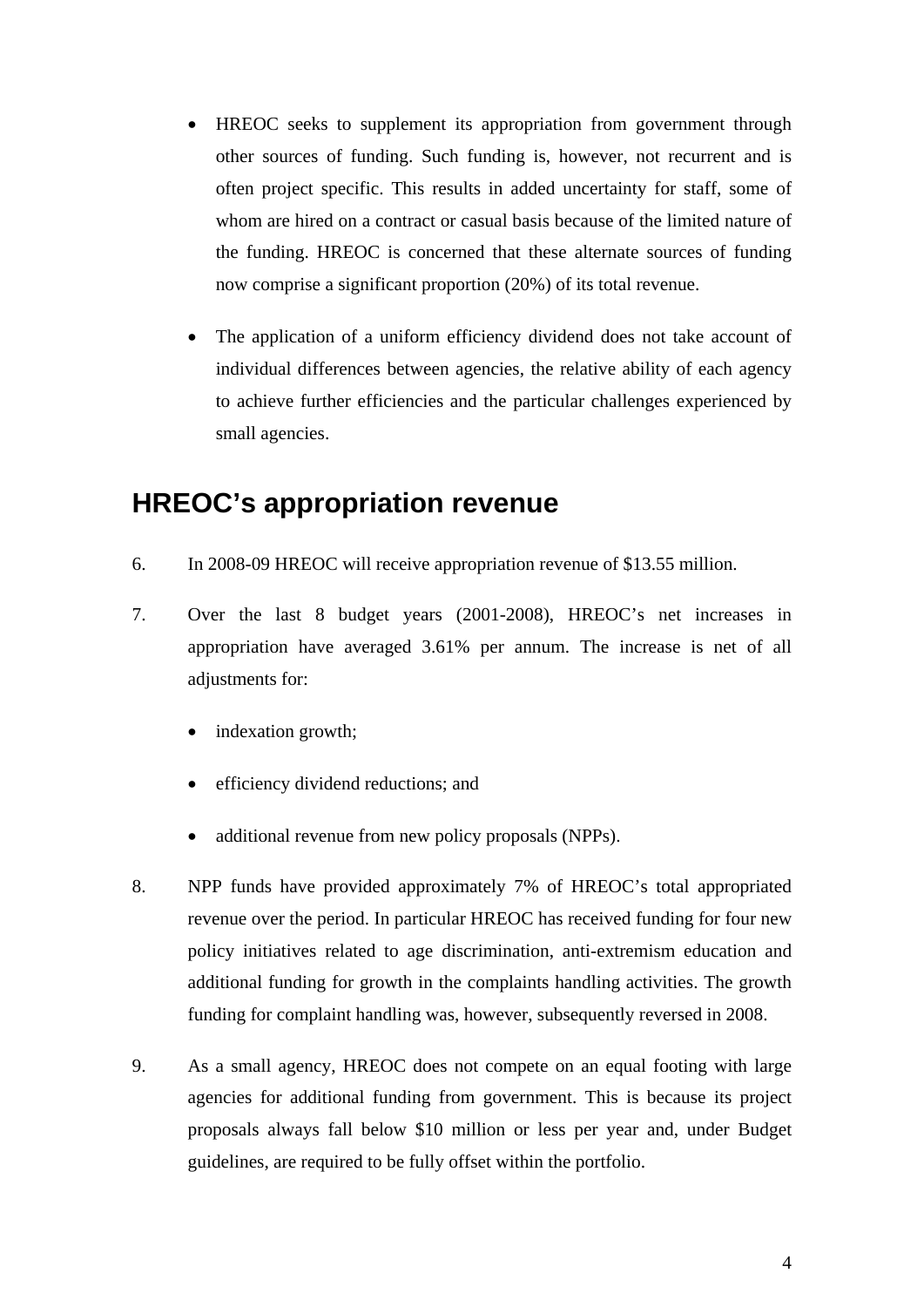10. Growth in government appropriated funding can be compared to the demanddriven growth in services provided by HREOC and the increases in its operating expenses.

#### **Growth in service delivery demands**

- 11. HREOC provides educational and complaint handling services nationally and also plays an important role in monitoring the human rights implications of laws and proposed laws. Demand for services provided by HREOC has increased substantially over recent years.
- 12. HREOC receives frequent requests from parliamentary committees, government departments conducting reviews, law reform bodies and international human rights bodies for submissions and/or briefings on relevant human rights issues. In the last financial year HREOC has provided over 26 submissions and a substantial number of briefings.
- 13. HREOC also conducts major reports into discrimination and human rights issues. Some recent examples of HREOC's reports include *Same-Sex: Same Entitlements*, National Inquiry into Discrimination against People in Same-Sex Relationships (2007); *It's About Time: Women, Men, Work and Family* (2007); *National Inquiry into Employment and Disability* (2006); and *Federal Discrimination Law* (2008).
- 14. HREOC also has statutory functions to prepare two reports annually to the federal Parliament and the Attorney-General on the level of enjoyment of human rights by Indigenous peoples. These are the *Social Justice Report* and the *Native Title Report,* and they are prepared by the Social Justice Commissioner on behalf of the Commission*.* The production of the reports each year is mandatory.
- 15. With the election of a new federal government, there has also been a significant increase in requests for contributions to policy and legislative review. For example, HREOC is involved in the development of the Government's National Mental Health and Disability Strategy (which was also the principal recommendation of HREOC's National Inquiry on Employment and Disability),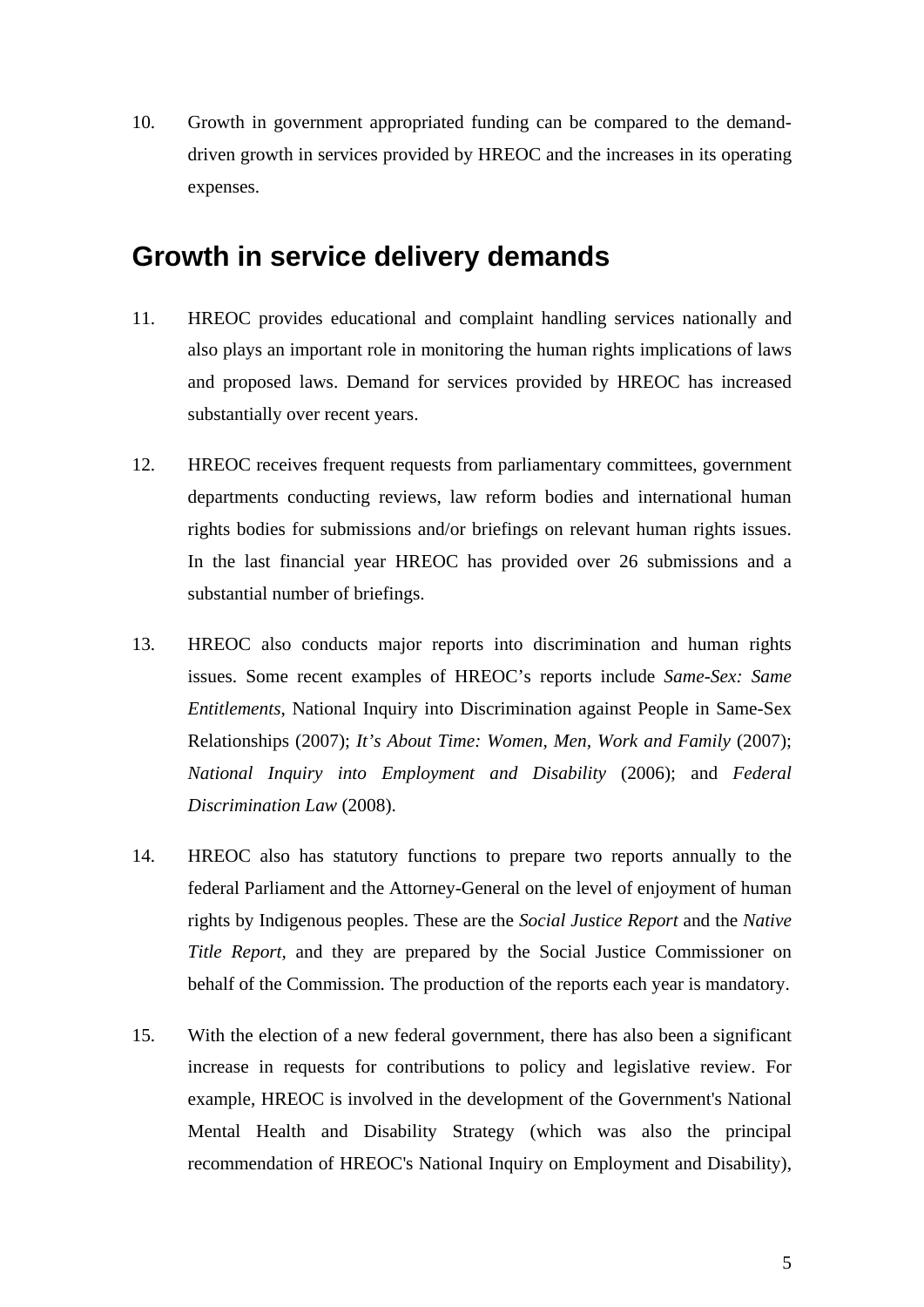the National Disability Strategy which forms a key component of the Government's Social Inclusion Agenda, convening of the National Roundtable on People Trafficking, and a major submission to the Productivity Commissions Inquiry into Paid Maternity Leave, Paternity Leave and Parental Leave.

- 16. HREOC is required along with all other arms of government to report to government as business owners. Reporting demands continue to increase and the costs associated with external reporting are increasingly being passed back to agencies; these overheads have a disproportionate impact on small agencies.
- 17. Increasing growth in service demands can be quantified more accurately by examining the impact on HREOC's complaint handling load. In 2007-08 more than 2,000 complaints were lodged with HREOC.
- 18. Since 2001 the average number of complaints registered with HREOC has grown by more than 9% per annum and complaint enquiries by more than 14%. Growth rates in this area are increasing at an exponential rate. Since 2004, average annual growth rates in complaints have increased by nearly 17% and complaint enquires by more than 19%. There is no evidence to suggest this trend line is reducing.

### **Growth in HREOC complaint handling outputs**

- 19. HREOC resolves more than 80% of all complaints received within 12 months. Over the period from 2001-2008 the average number of complaints resolved has increased by approximately 7% per annum. During the last 4 years the average growth in complaint resolution has increased by more than 12% per annum.
- 20. There has been some corresponding increase in HREOC's total staffing numbers during the period which partially accounts for the increased output. However approximately 50% of the increase can be attributed to increases in process efficiency.
- 21. Process efficiency can be identified when outputs increase without a corresponding increase in staffing resource inputs. Over the period since 2001, HREOC's average staffing numbers have increased by approximately 3% per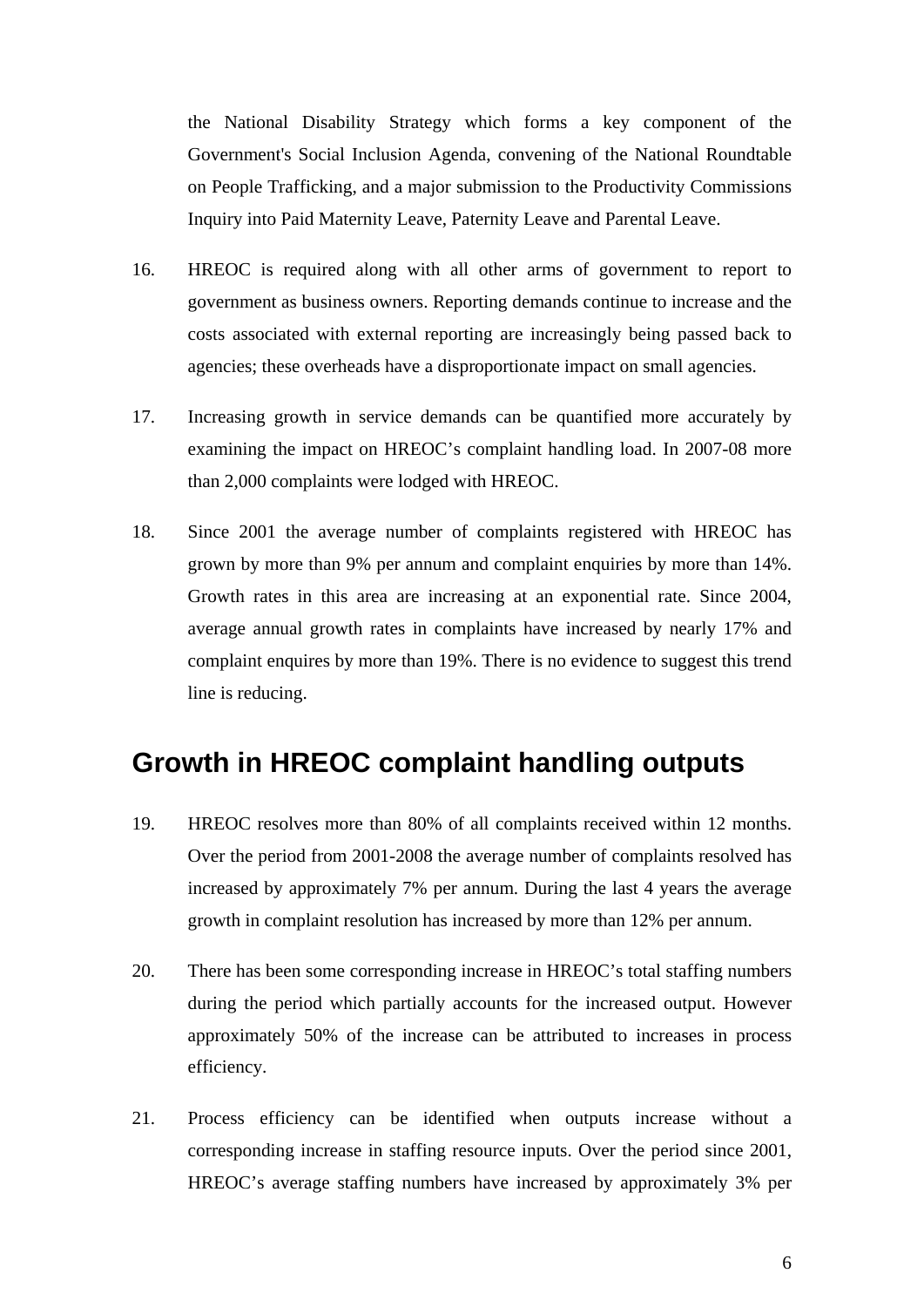annum ranging from 94 to 116 ASL (Average Staffing Level). When outputs are indexed to control for changes in staffing resources, the adjusted rates of complaint resolution provide an estimate for the annual improvements in efficiency of the complaint management process. The indexed figures show that for the period from 2001-2008, the average efficiency improved by close to 3% per annum, increasing to just less than 6% when the comparison was confined to the last 4 years. These changing rates of improvement provide an estimate of the efficiency curve for HREOCs complaint handling process.

- 22. Overall this trend suggests HREOC has become increasingly more efficient in its complaint management processes. In the last four years, the same relative total staffing resources have resolved on average around 6% more complaints each year.
- 23. However, despite improved efficiencies, current resources do not appear to have sufficient capacity to match the increased growth rate in the demand for complaint handling services (growing at 17% per annum). The widening gap between demand and the deliverable capacity of complaint handling services (currently growing at 12% per annum) is being managed; however handling delays are forecast if additional resources are not allocated.
- 24. Following the removal by the Government of the additional funding for complaint handling resources in 2008 (\$450,000 half year effect in 2007-08 and \$1.8m 2008-09) overall staffing numbers within HREOC will be reduced. In order to maintain complaint handling resources near their prior year levels, HREOC intends to apply an across-the-board reduction of 14.5% to all program and service areas in 2008-09. However, without continued growth in resources for complaint handling it is expected that the growth rate in complaint resolution will tend to fall back towards the estimated efficiency curve rate of 6% per annum.

#### **Operating expenses**

25. Another measure of the relative efficiency of HREOC is provided by a comparative examination of the cost of inputs giving rise to service outputs.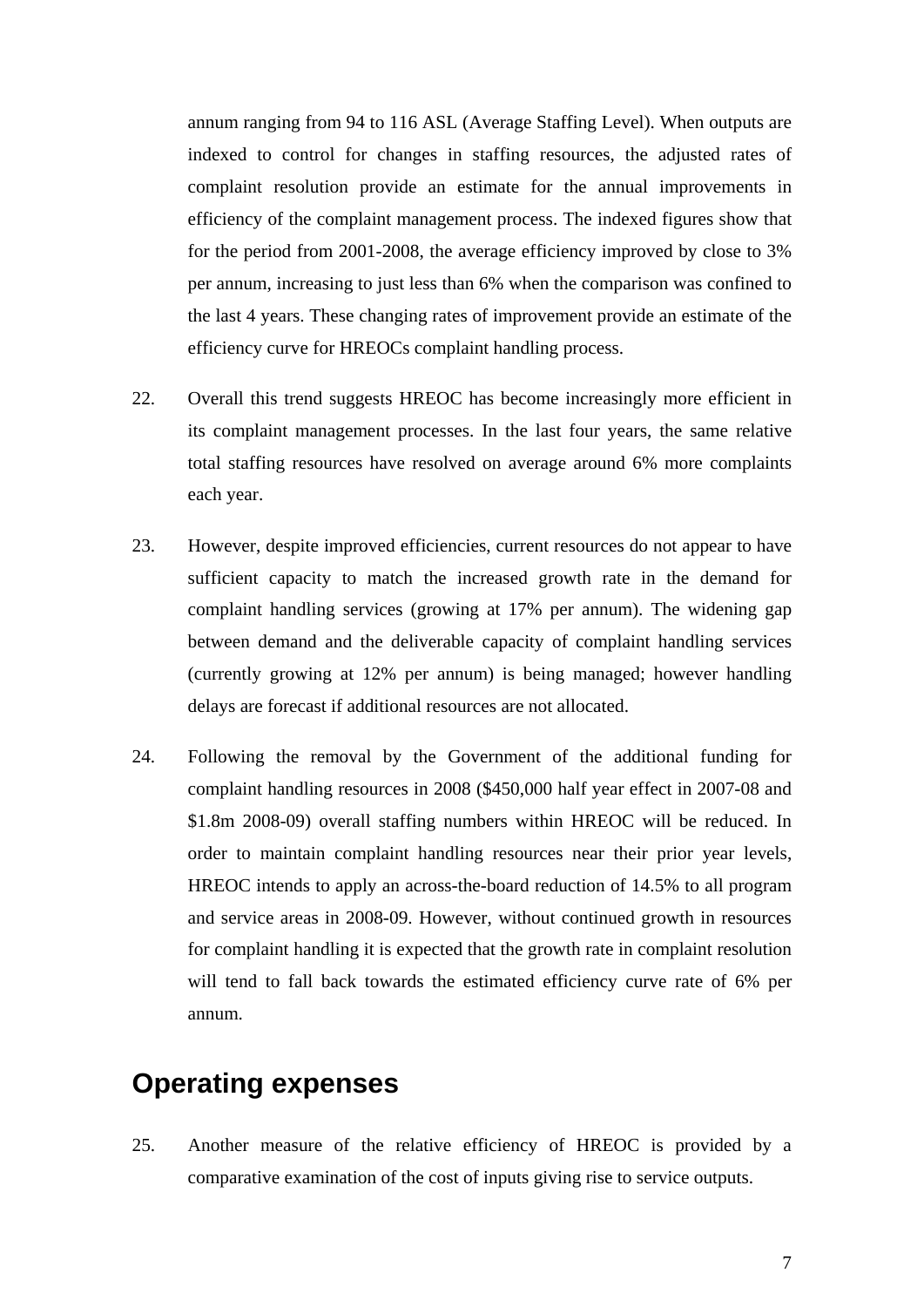- 26. The expense profile of HREOC shows employee expenses make up about 50% of the agency's total costs, supplier costs equate to approximately 46% with around 4% of expenses arising from capital depreciation. The expense profile of HREOC is typical of an organisation which controls few physical assets and operating costs are largely driven by employee expenses.
- 27. Over the period since 2001, employee expenses have risen by an average of about 5% per annum. Supplier expenses have risen by an average of more than 8% per annum.
- 28. In terms of employee expenses HREOC has 4 statutory office holders. The remuneration levels for these positions are set by the Remuneration Tribunal. HREOC receives no additional funding for these increases.
- 29. Analysis of the employee expenses shows these are generally low relative to other areas of Government. In particular HREOC's average salary levels fall below the APS median and generally in the bottom quartiles. HREOC has no funds to offer additional remuneration in the form of performance based payments which is a limiting factor in both attraction and retention of employees, particularly relative to other larger public sector agencies.
- 30. The comparative disadvantage in remuneration levels is especially difficult in Sydney where the employment market is highly competitive and average salaries in all professional categories are amongst the highest in Australia. As a result staff retention is a major issue for HREOC especially as a large number of the staff are professionally qualified.
- 31. Overall the figures indicate that HREOC is experiencing a price/cost squeeze, where the price the government pays HREOC for the services it provides to the community is gradually being reducing in real terms by the more rapidly rising service driven costs.
- 32. In order to deal with the growing gap between appropriation revenue and operating expenses HREOC continues to pursue process efficiencies. However HREOC has also become increasingly reliant on other sources of funding to provide contributions to cost overheads.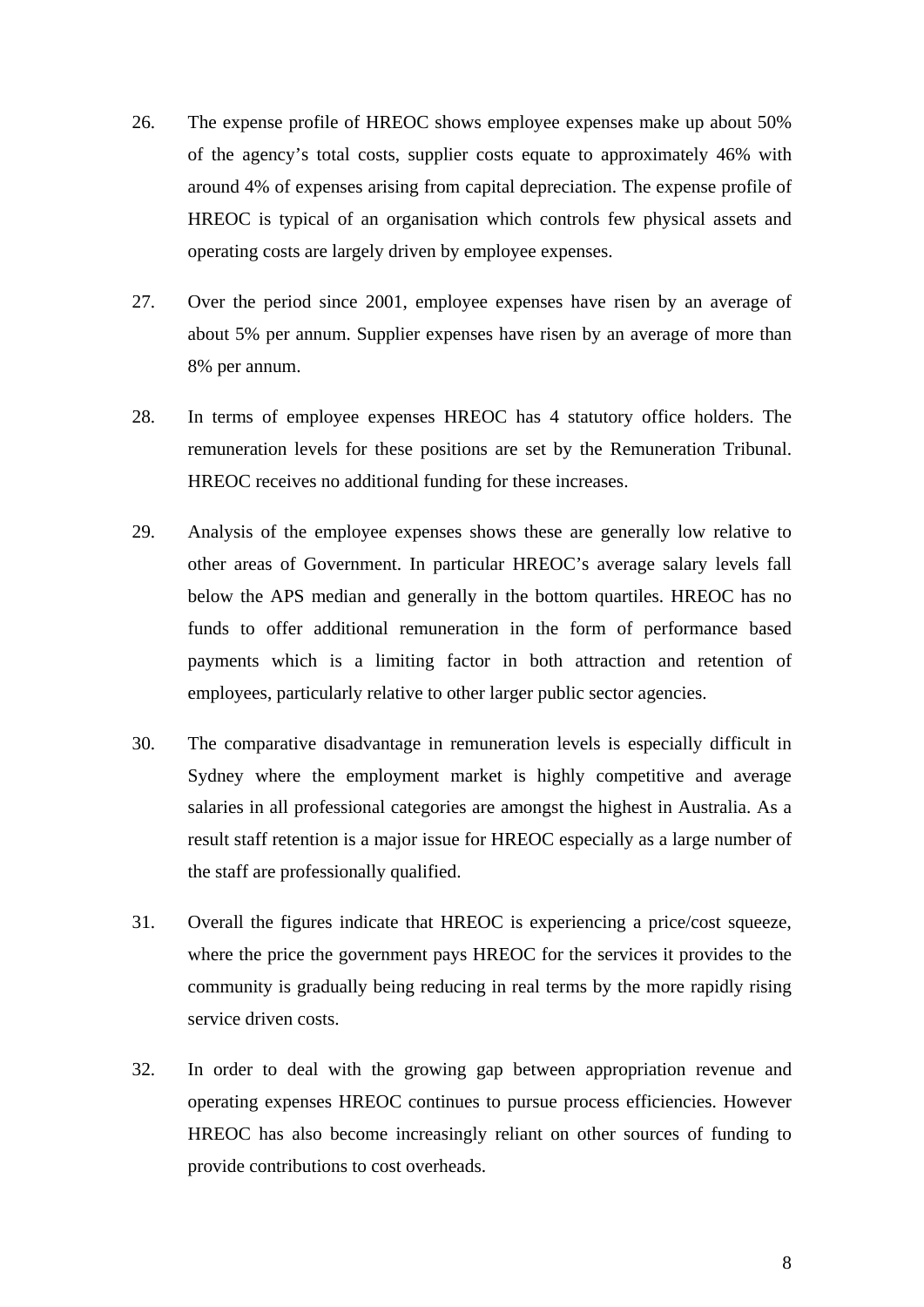## **Other sources of funds and cost-saving measures**

- 33. The statutory functions performed by HREOC are largely provided free of charge to the community. In particular, no charges are levied for complaint handling services which are resource intensive activities.
- 34. Some minor revenue is derived from publication sales. This revenue is not, however, intended to cover the costs of the production, as materials are largely provided to inform the community of their rights under Australian legislation.
- 35. HREOC has sought to defray some of its increasing operating costs by establishing funding partnerships with other government entities, private sector agencies or business enterprises. These cost arrangements are based on compatible interests consistent with HREOC's role and, with the exception of NPP funded activity and as outlined below, is limited.
- 36. Total funding for joint activities carried out on behalf of other areas of government or in return for services provided to non-related entities now makes up approximately 20% of HREOCs total annual revenue. Two programs now provide around 90% of HREOC's total funding from third party sources. Those funds are deemed at risk because they are subject to annual renewal or may be terminated with less than 12 months notice. The quantum of funds provided from these sources and the fact that they are at risk is of particular concern to HREOC.
- 37. One of these arrangements is an MOU for corporate service support provided to the Office of the Privacy Commissioner which is co-located with HREOC. Under this arrangement HREOC shares the costs of corporate support for IT, Finance, Human Resources, Legal and Library between the two agencies. This arrangement defrays some of the corporate service overhead costs which would otherwise impact individually on each agency.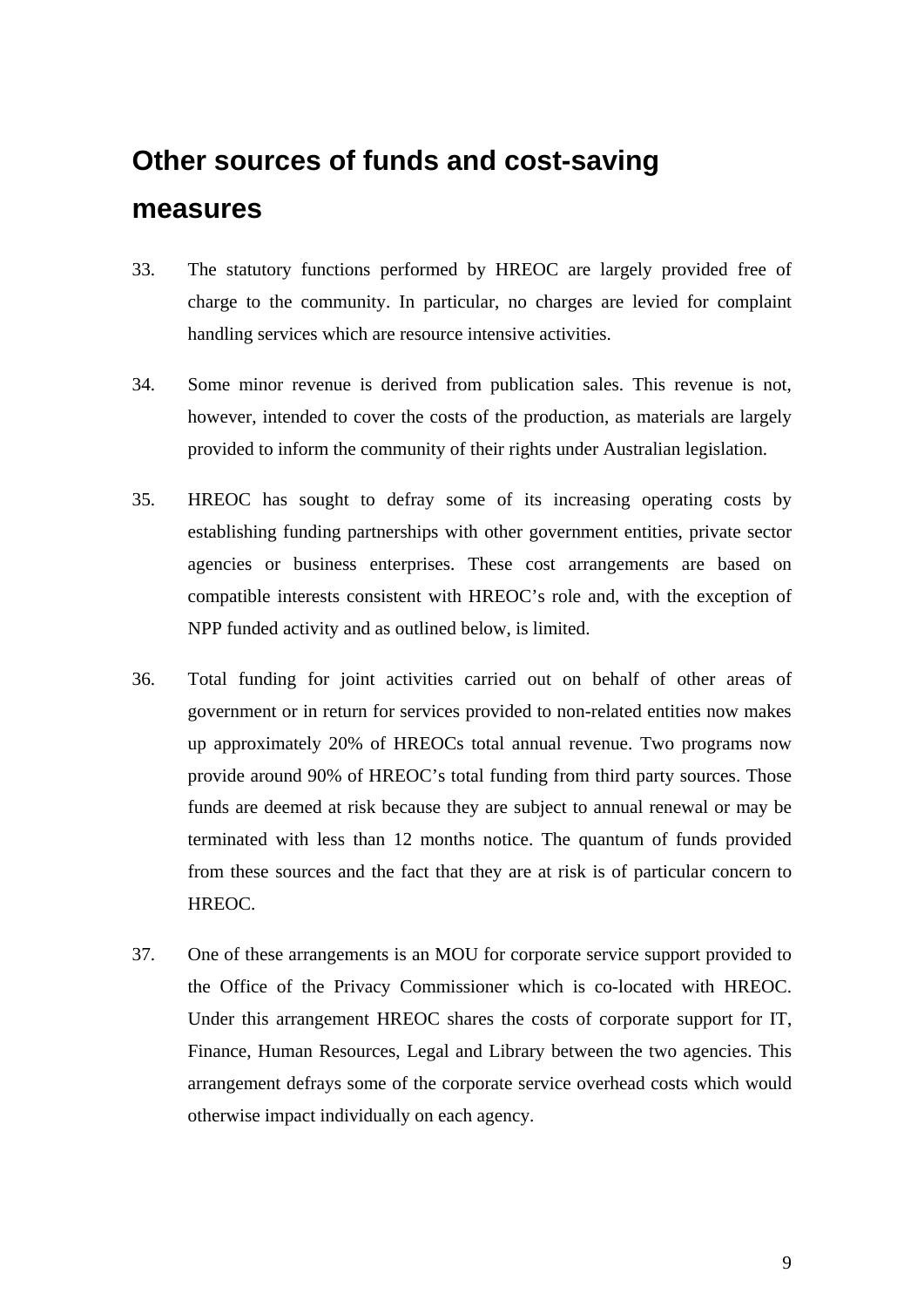- 38. The other significant funding arrangement contributing to corporate overheads is provided through an MOU with AusAID for human rights technical cooperation programs between China and Vietnam. Under the arrangement, HREOC has supported the government's foreign policy objective of maintaining human rights dialogues with China and Vietnam by establishing programs of technical cooperation with those countries. In China, HREOC is the only human rights 'partner', while in Vietnam, it is the preferred partner for human rights related technical cooperation. Through HREOC, Australia's human rights work enhances relationships and contributes to achieving our foreign policy objectives. This program has also had significant benefits for HREOC in helping to maintain the professional capacity expertise of the organization beyond the limits of the funding currently provided direct from Government.
- 39. HREOC also partners with other related and unrelated entities to jointly fund cooperative activities. In this way HREOC and partners are able to pool resources to achieve outputs greater than would otherwise be funded individually by each individual partner. Funding arrangements of this nature have been developing over recent years as a mechanism to also share funding risk across multiple agencies.

### **Conclusion**

- 40. The application of an efficiency dividend does not take account of individual differences between agencies and the relative ability of each agency to achieve further efficiencies.
- 41. In HREOC's case, there is a growing gap between revenue growth and both HREOC's expenses and the demands for its services. Despite quantifiable evidence of its ability to improve efficiency, the imposition of an 'efficiency dividend' simply increases this gap. The impact of this may prove to be counterproductive.
- 42. To ameliorate the effect of the price/cost squeeze on HREOC, it has become increasingly reliant on a small number of third party funding sources involving